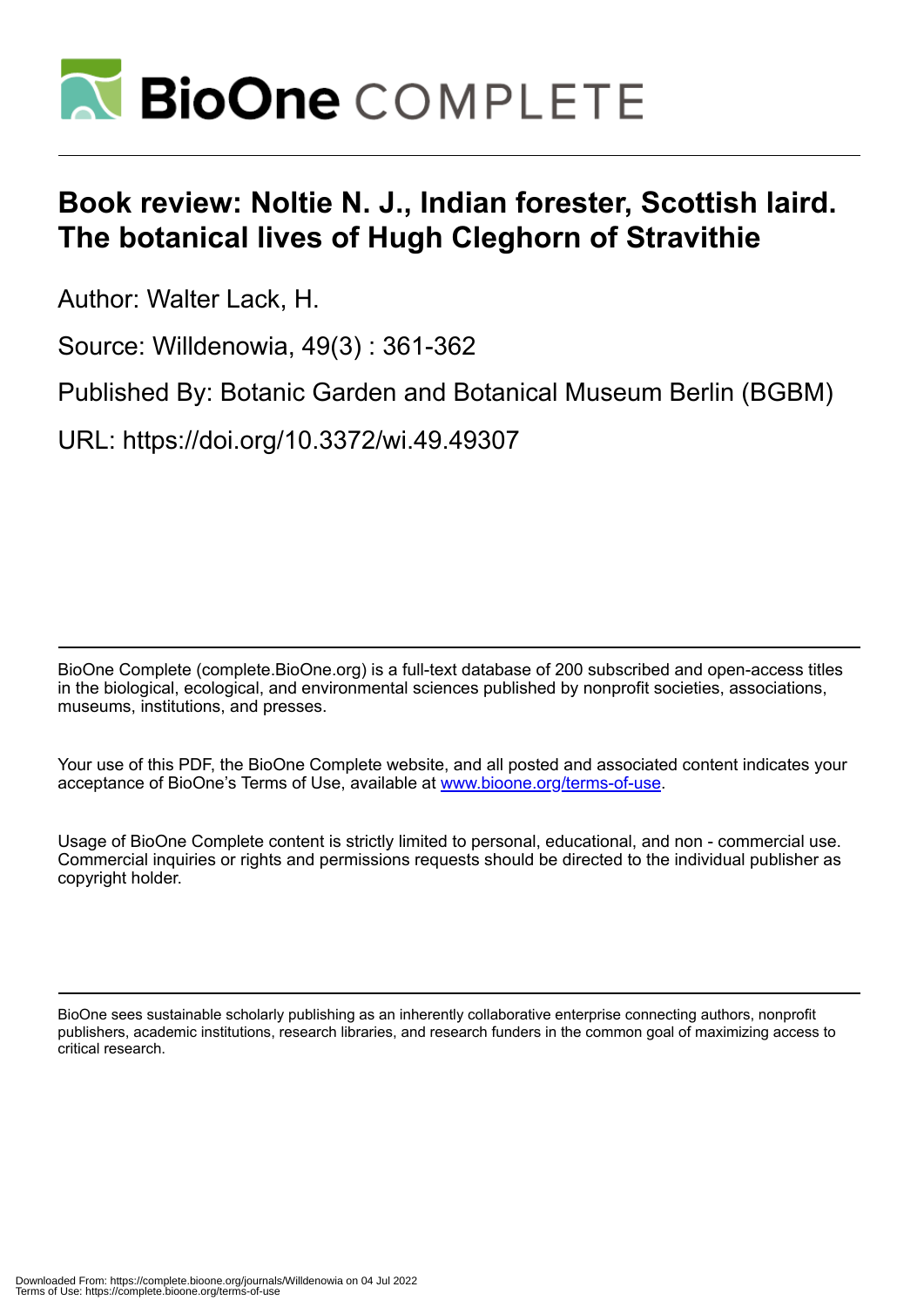

H. WALTER LACK<sup>1</sup>

## **Book review: Noltie N. J., Indian forester, Scottish laird. The botanical lives of Hugh Cleghorn of Stravithie**

Noltie N. J., Indian forester, Scottish laird. The botanical lives of Hugh Cleghorn of Stravithie. – Edinburgh: Royal Botanic Garden Edinburgh, 2015. – ISBN 978-1-910877-10-4. – 17.3 × 24.5 cm, xiv + 324 pp., many illustrations, hardback. – Price: GBP 15.00.

Version of record first published online on 26 November 2019 ahead of inclusion in December 2019 issue.

**Citation:** Lack H. W. 2019: Book review: Noltie N. J., Indian forester, Scottish laird. The botanical lives of Hugh Cleghorn of Stravithie. – Willdenowia 49: 361–362. doi: https://doi.org/10.3372/wi.49.49307

This is the companion volume to *The Cleghorn Collection: South Indian Drawings, 1845 to 1860* by the same author, published in Edinburgh in 2016. The book here reviewed is a comprehensive and complete analysis of the life and work of Hugh Francis Clarke Cleghorn (1820–1895), the commissioner and owner of these anonymous botanical illustrations which ended up in the library of the Royal Botanical Garden Edinburgh (RBGE). In a sense this biography, the result of fifteen years of work, is an offshoot of the author's contributions to *Flora of Bhutan*, which brought him in contact with herbarium specimens collected by Cleghorn, the botanical illustrations mentioned above and his pertinent publications. Chronologically arranged and nicely structured this is a good read for all those interested in nineteenth century botany in the broad sense with a focus on Scotland and the Indian subcontinent.

As very appropriately pointed out in the Foreword "Cleghorn had one life, but many lives: lecturer in medical education and in botany, plant collector, forester in India, economic botanist, leading member of the Botanical Society of Edinburgh, confrère to men and women who shaped Britain's empire in the nineteenth century and not least Scottish estate owner" (p. vii). Clearly the forte of Henry's book is his broad approach dealing with the very many aspects of Cleghorn's life, among them his religious interests, his wife Marbel Cowan and her remarkable family, his financial affairs, the running of the Stravithie estate in Fife and his travels on the European continent. There is no focus on what is conventionally understood as career, the reader is rather introduced in epic form to the story of a highly diverse life, which stands in the tradition of the Scottish surgeons active for the East India Company (EIC), like Alexander Gibson or Robert Wight,

both previously studied by Henry. It should also be noted that there is no emphasis on plant taxonomy in its strict sense. In addition, Cleghorn was no "major" figure, but rather what Henry rightly calls "a foot-soldier of applied science" (p. x); therefore his biography helps to understand what he calls "the groundswell of what was going on along (*not* beneath)" (p. x) the major figures in botany during his time, e.g. Sir William Hooker, the first director of the Royal Botanic Garden Kew, and John Hutton Balfour, Regius Keeper of the RBGE.

More pages then usual are dedicated to strictly private matters, in particular Cleghorn's religion. Henry offers the reader a good introduction to the more arcane aspects of dissent within the Church of Scotland, i.e. the Disruption, the Deed of Demission, the Act of Separation, resulting in the end in the establishment of the Free Church to which Cleghorn subscribed. Considerable attention is also given to the numerous societies to which Cleghorn was affiliated in some form or other, among them the Botanical Society of Edinburgh, the British Association for the Advancement of Science, the Linnean Society of London and the Royal Society of Edinburgh to name a few.

Henry's style is brilliant and a joy to read. An example may illustrate this point – in October 1845 Hugh's father had sent his calotype portrait from Scotland to his son in India and "one can only imagine Cleghorn's sense of wonder at receiving a precise, if delicate, image of his father's features, five thousand miles away, examined under a brilliant Indian sun. A "hard-copy" of a piece of world-altering technology, perched on a cliff above the waters of the North Sea [an allusion to St Andrews where this technique had just been developed], halfway across the world to one of the more remote, tropical corners of

<sup>1</sup> Botanischer Garten und Botanisches Museum Berlin, Freie Universität Berlin, Königin-Luise-Str. 6–8, 14195 Berlin, Germany; e-mail: h.w.lack@bgbm.org